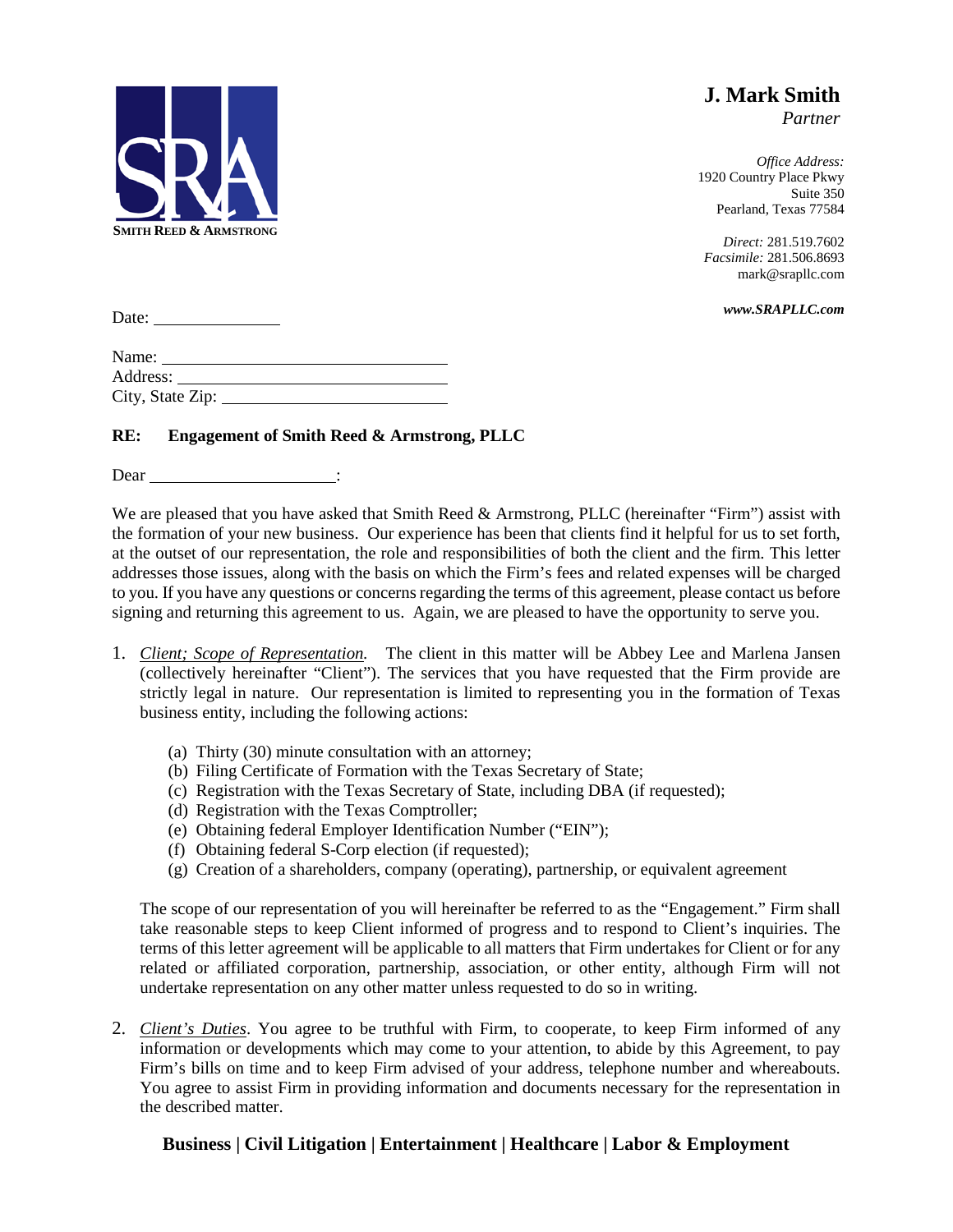

- 3. *Preserving Confidences.* We appreciate that we will be privy to confidential information and we will take steps to maintain this confidentiality, all in compliance with the applicable rules of professional conduct. Communications between clients and attorneys are generally privileged and cannot be inquired into by third parties. That privilege may be lost, however, if you disclose the contents of otherwise privileged communications with your counsel, or if you do not take reasonable steps to protect the confidentiality of our communications. You should refrain from disclosing to third parties the contents of any of the communications you have with us. This includes refraining from oral disclosures as well as not permitting others to view copies of our written correspondence. If we communicate by email, you should never forward our emails to anyone else. Additionally, we confirm that you approve the use of internet e-mail communication without encryption. These and any other practical steps you can take to ensure that our attorney/client communications are not disclosed to third parties will be invaluable in protecting your right to claim the full protections of confidentiality under the attorney/client privilege.
- 4. *Communications Regarding Engagement*. We will report to and take direction from you. If you ever want us to report directly to another person or coordinate with other counsel currently handling legal matters for you, you must notify us in writing and we will be happy to do so. Of course, we are pleased to answer any questions you may ever have of us. We will communicate primarily via phone and email. We will rely on you to provide us all facts and documents related to our representation as quickly and efficiently as possible. We cannot effectively represent you if we have inaccurate or incomplete information.
- 5. *Conflicts*. You are aware that my Firm represents many other companies and individuals. We confirm that you do not object to the Firm's undertaking to represent clients in other matters that are not substantially related to our work for you, even if the interests of such clients in those other matters are adverse to yours. We agree, however, that this prospective consent to conflicting representation shall not apply in any instance where, as the result of our representation of you, we have obtained sensitive, proprietary or otherwise confidential information that, if known to any such other client of the Firm's, could be used to your disadvantage.
- 6. *Fees:* Client agrees to pay Attorney a flat fee of \$1,250.00 related to Attorney time and all filing fees spent on this matter. The fee does not include unusual expense. Unusual expenses are not expected for this matter, but will be charged pursuant to Section 8 below if incurred. An example of unusual expenses would be translation services for any documents which must be translated into a language other than English. Fees must be paid in full prior to commencement of this Engagement.
- 7. *Expenses.* We will include on our statements separate charges for expenses incurred in connection with our Engagement. Expenses include but are not limited to copies, messenger and delivery fees, computerized research, travel, filing fees, and court reporters. Our charge for photocopies is  $15¢$  per page and we do not charge for faxes. Fees and expenses of any third-party vendors (such as consultants and experts, if any) will be billed directly to you for your direct payment to the vendor. So far, we do not anticipate the need to hire any consultants or experts and will not do so without prior written approval from you.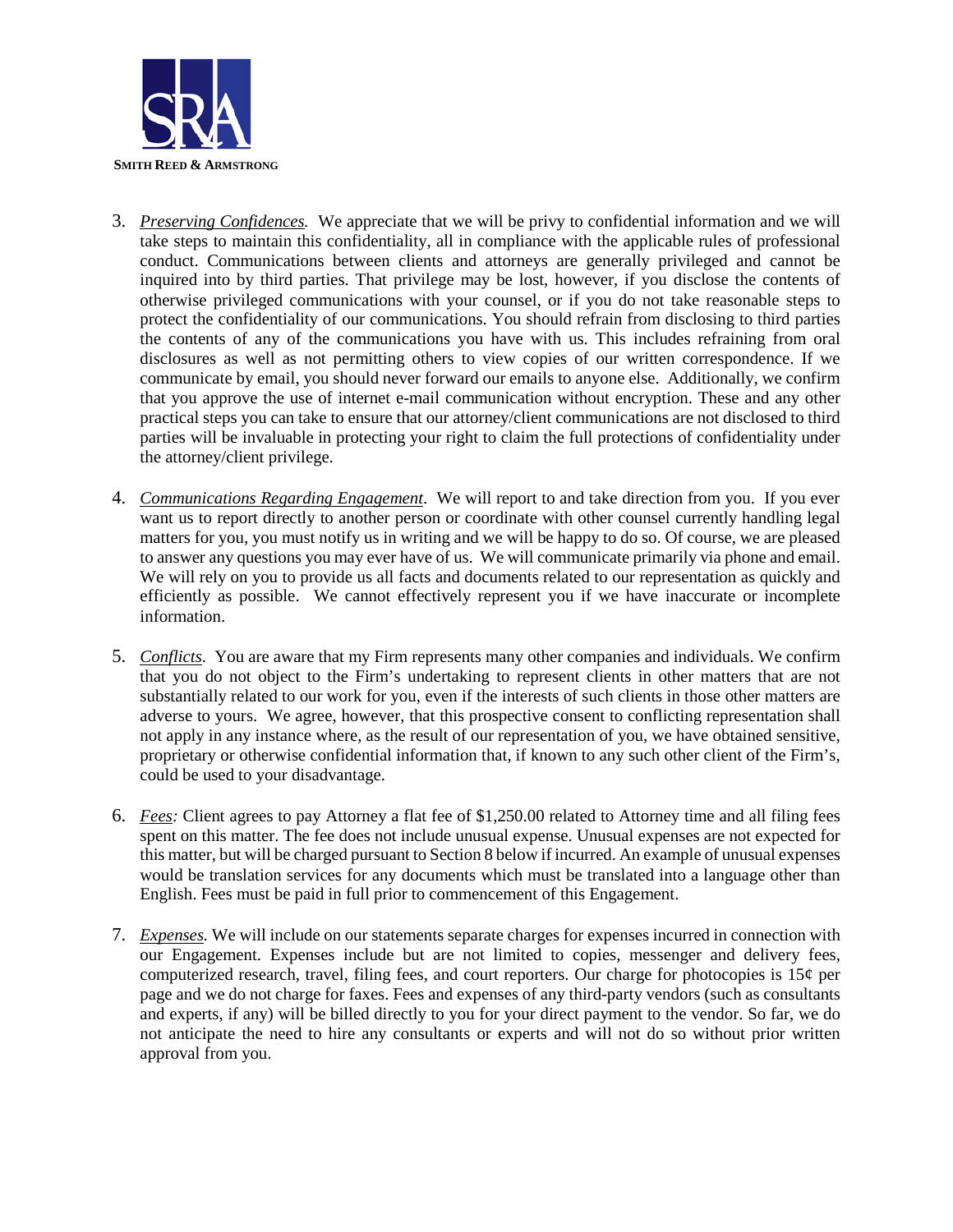

- 8. *Billing*. Invoices will be provided monthly for work performed and expenses recorded during the previous month. Payment is due within 30 days of the Invoice date. Occasionally, expenses will take more than a month to appear on our invoices, particularly where they are charged by a third-party vendor. Due to the confidential nature of our work, we submit our invoices via email.
- 9. *Research.* We may need to perform legal research to represent you in the Engagement. This means that the time we spend looking up and reading cases, statutes, and legislative history will be billed to you.
- 10. *Interest on Past Due Accounts*. We confirm that the Firm charges interest on past-due accounts receivable. Payment is due within 30 days of the invoice date. Interest will begin to accrue on all balances 45 days after the invoice date, *i.e.*, not until they are 30 days past due. The rate of interest will be 6% simple interest.
- 11. *Termination of Engagement*. Either party to this agreement may terminate the engagement at any time for any reason by written notice, subject on our part to the applicable rules of professional conduct. Additionally, we reserve the right to terminate our representation if payment is not received within 30 days of the date of a statement, and you agree that we may withdraw from your representation, and that you will not oppose our withdrawal, if payment has not been received within this period. In the event that we terminate the engagement, we will take reasonable steps to protect your interests in the above matter. Unless previously terminated, our representation will terminate upon our sending you our final invoice for services rendered in this Engagement.
- 12. *Retention and Disposition of Documents.* Following such termination, any nonpublic information you have supplied to my firm will be kept confidential in accordance with applicable rules of professional conduct. For various reasons, including minimization of unnecessary storage expenses, we reserve the right to dispose of file materials according to our document retention procedures absent contrary, written instructions from you.
- 13. *Disclaimer of Guarantee and Estimates*. It is understood and agreed that the Firm cannot warrant or guarantee the outcome of the case. The Firm has not represented to you that you will recover any damages, compensation or other funds as a result of this matter. You also understand that obtaining a judgment does not guarantee that the opposing parties will be capable or willing to satisfy the judgment. Nothing in this Agreement and nothing in Firm's statements to you shall be construed as a promise or guarantee about the outcome of the matter. Further, Firm's comments about the outcome of the matter are expressions of opinion only. Any estimate of fees given by Firm shall not be a guarantee. Actual fees may vary from estimates given.
- 14. *Entire Agreement*. This Agreement contains the entire agreement of the parties. No other agreement, statement, or promise made on or before the effective date of this Agreement shall be binding on the parties.
- 15. *Severability in Event of Partial Invalidity*. If any provision of this Agreement is held in whole or in part to be unenforceable for any reason, the remainder of that provision and of the entire Agreement shall be severable and remain in effect.